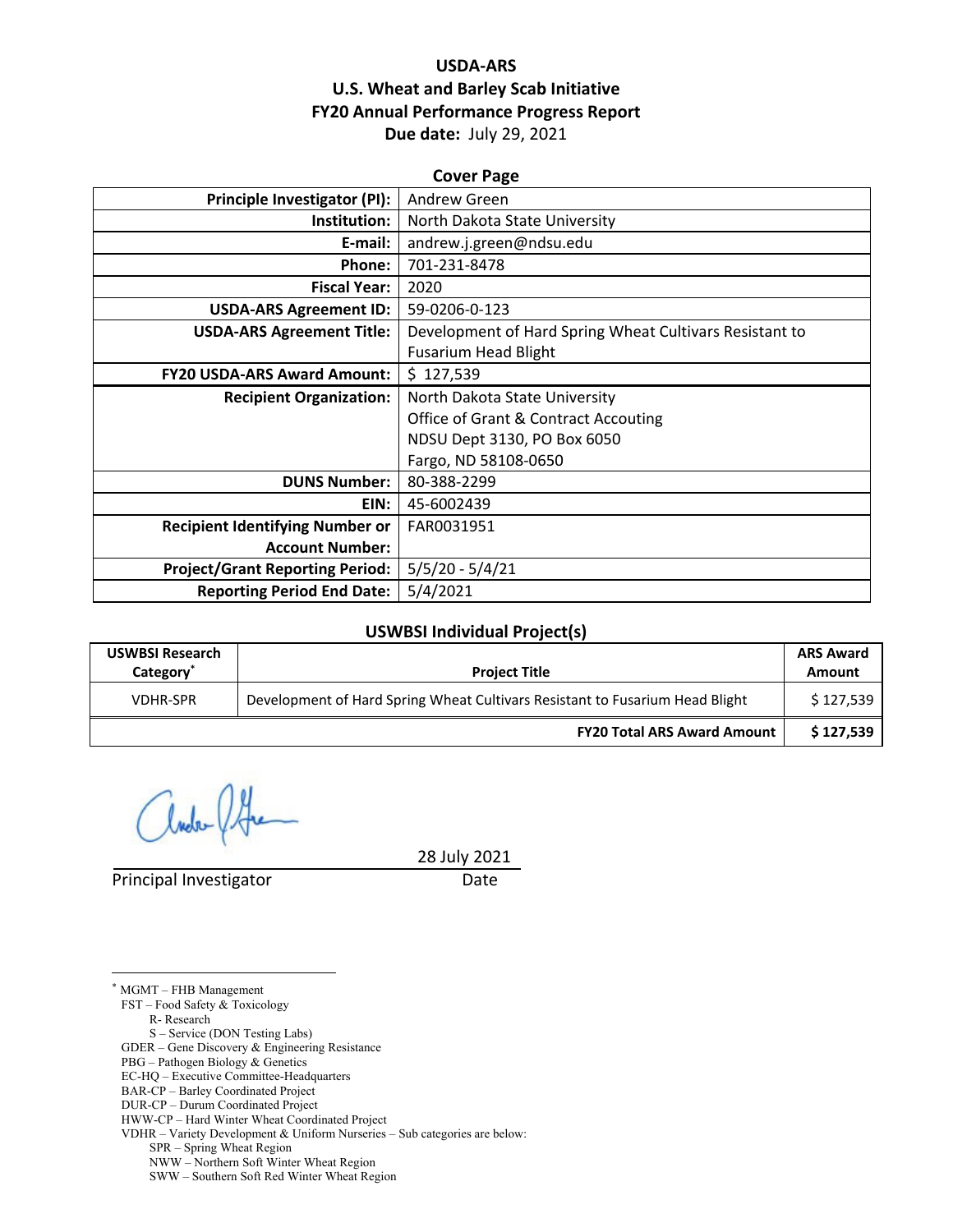**Project 1:** *Development of Hard Spring Wheat Cultivars Resistant to Fusarium Head Blight*

## **1. What are the major goals and objectives of the research project?**

- 1) Continue to develop varieties adapted to the Northern Plains spring wheat region which are at least moderately resistant to Fusarium head blight using traditional methods, marker assisted selection, and genomic prediction.
- 2) Introgress novel germplasm from pre-breeding into adapted spring wheat backgrounds with suitable end‐use quality for breeding and cultivar development.
- 3) Characterize non-Fhb1 resistance (i.e. 'Glenn', 'SY Rowyn') present in breeding program through marker‐assisted selection and phenotyping.
- **2. What was accomplished under these goals or objectives?** *(For each major goal/objective, address these three items below.)*

## **a) What were the major activities?**

- 1) Three successful FHB nurseries where we screened 12,000 plots with good expression of disease resistance across genotypes.
- 2) Line development of 2000 recombinant inbred lines from four populations made with PI277012 based materials prepared by Steven Xu.
- 3) Marker assisted selection completed in cooperation with ARS genotyping lab for crossing parents and Y3 and Y4 lines. Advancement decisions made with genotypic marker data and phenotypic data to identify lines not carrying major QTL.

#### **b) What were the significant results?**

- 1) Y4 experiment has 26 entries with MR or better FHB resistance, and Y3 experiment has 84 entries with MR or better FHB resistance. All lines also carry superior agronomic performance and end‐use quality.
- 2) Screening for FHB resistance, yield, Bacterial leaf streak resistance, and quality screening to be executed in 2021 to identify elite lines carrying necessary traits.
- 3) 58% of Y3 lines were found to contain adequate FHB resistance despite carrying no major QTL for FHB. Our GS models are preliminary, but have R2 associated with FHB traits nearing 0.7. The lack of trackable FHB QTL in our program underscores the importance of our predictive modeling research. Training populations are being enhanced this year after genotyping more individuals.

## **c) List key outcomes or other achievements.**

1) *Fusarium* damaged kernel data used to make selection decisions and found to be positively correlated with DON (R2~.65). Key in a year where DON data were slow to be returned due to COVID related shutdowns.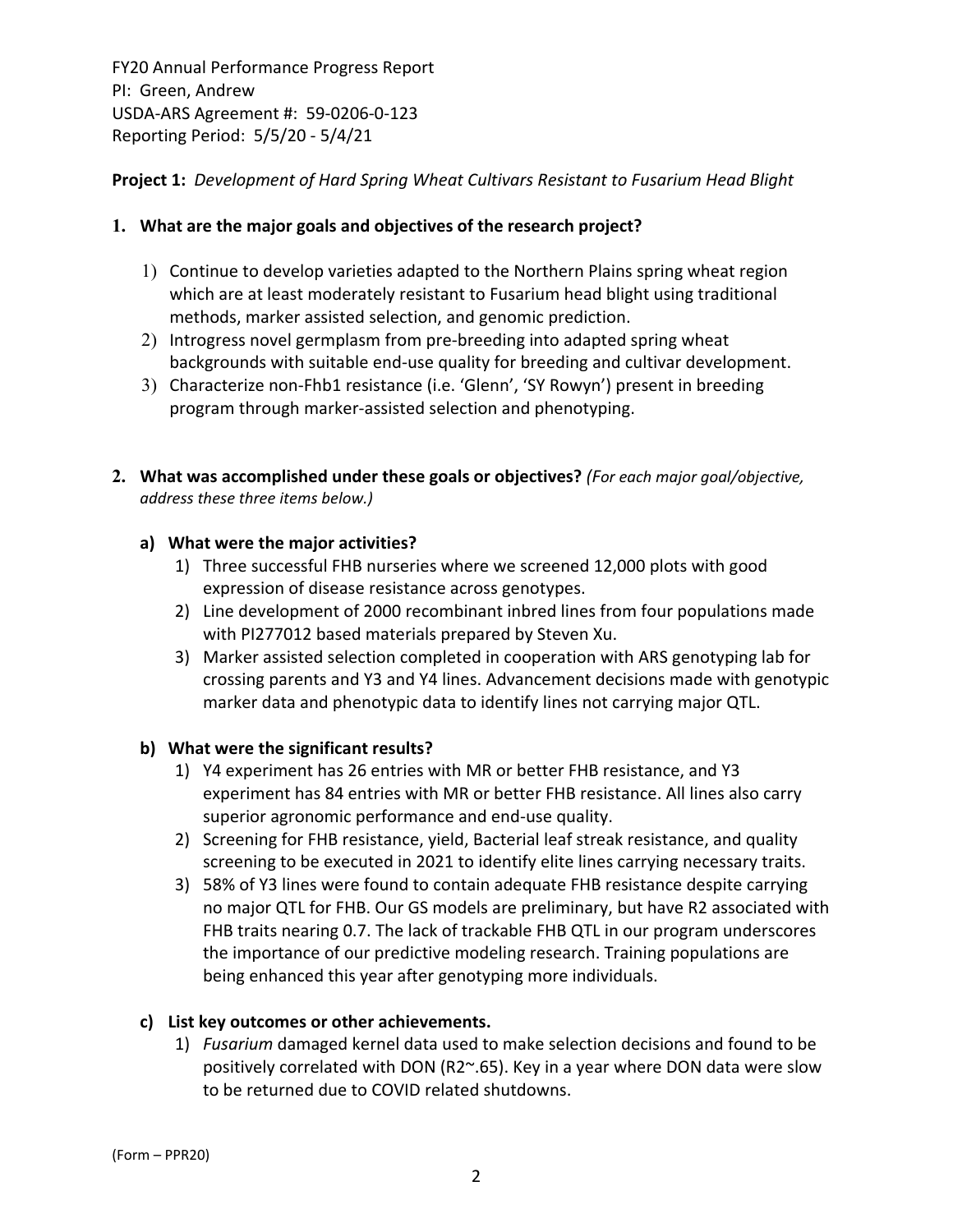- 2) Large population sizes should be useful for cultivar development and could also be used for genetic mapping studies or other FHB related student projects.
- 3) New Research Scientist hired (April 2021) to refine preliminary GS models, test validations, and begin pilot study in implementing the predictions into breeding selection in 2022.

## **3. Was this research impacted by the COVID‐19 pandemic (i.e. university shutdowns and/or restrictions, reduced or lack of support personnel, etc.)? If yes, please explain how this research was impacted or is continuing to be impacted.**

No, our field plot testing increased in 2020 and we managed to record useful data from three successful misted, inoculated nurseries. DON data were slow to be returned to us, but we understand that this was largely due to personnel restrictions in physical laboratory spaces.

#### **4. What opportunities for training and professional development has the project provided?**

Rating FHB visually, FDK ratings, Proper preparation of DON samples, FHB Breeding

#### **5. How have the results been disseminated to communities of interest?**

Winter meetings for farmers, Extension trial guide, Virtual field days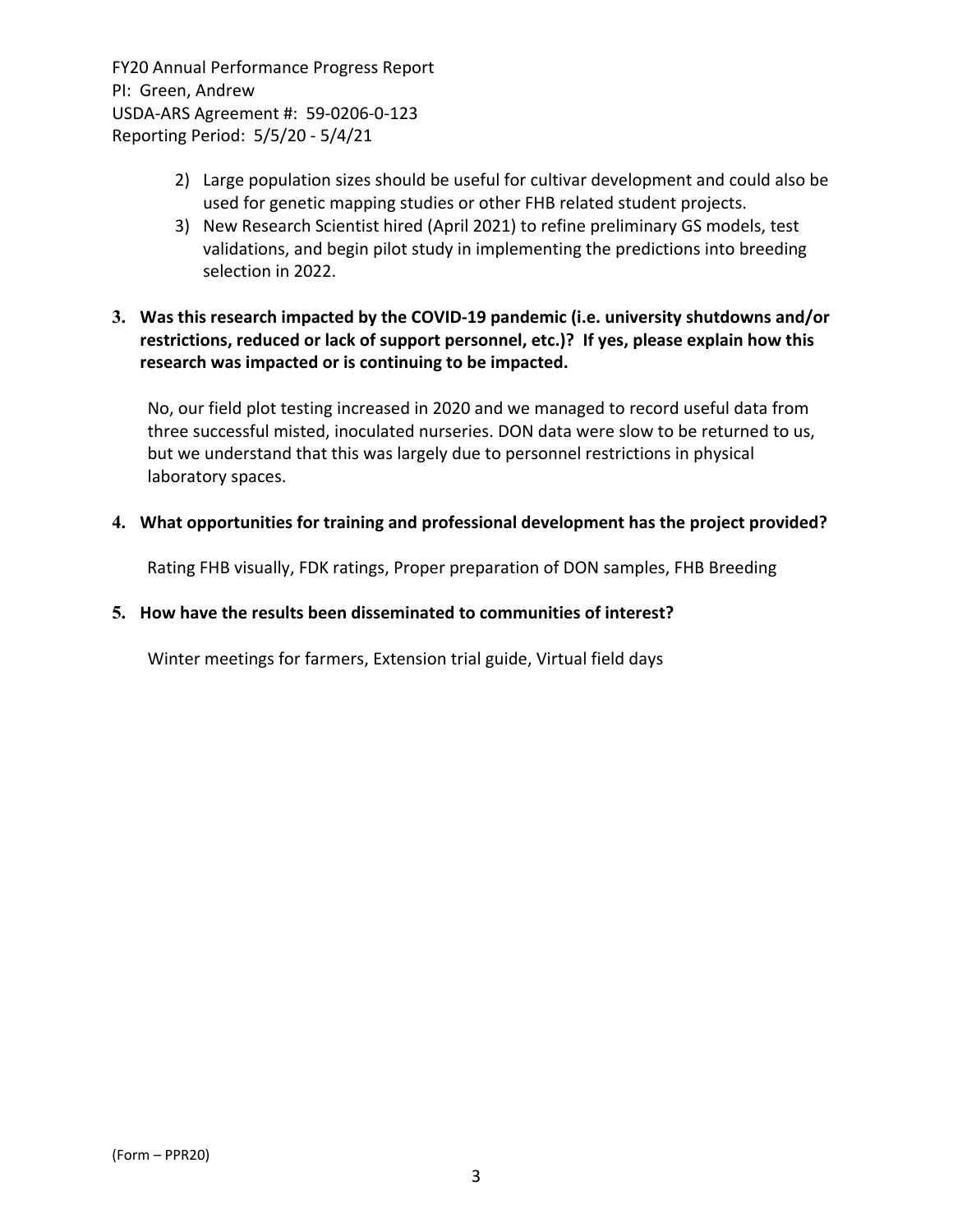# **Training of Next Generation Scientists**

**Instructions:** Please answer the following questions as it pertains to the FY20 award period (5/5/20 ‐ 5/4/21). The term "support" below includes any level of benefit to the student, ranging from full stipend plus tuition to the situation where the student's stipend was paid from other funds, but who learned how to rate scab in a misted nursery paid for by the USWBSI, and anything in between.

**1. Did any graduate students in your research program supported by funding from your USWBSI grant earn their MS degree during the FY20 award period?** ☐Yes ☒No

**If yes, how many?** Click to enter number here.

**2. Did any graduate students in your research program supported by funding from your USWBSI grant earn their Ph.D. degree during the FY20 award period?**

☐Yes ☒No **If yes, how many?** Click to enter number here.

**3. Have any post docs who worked for you during the FY20 award period and were supported by funding from your USWBSI grant taken faculty positions with universities?** ☐Yes ☒No

**If yes, how many?** Click to enter number here.

**4. Have any post docs who worked for you during the FY20 award period and were supported by funding from your USWBSI grant gone on to take positions with private ag‐ related companies or federal agencies?**

☒Yes ☐No **If yes, how many?** 1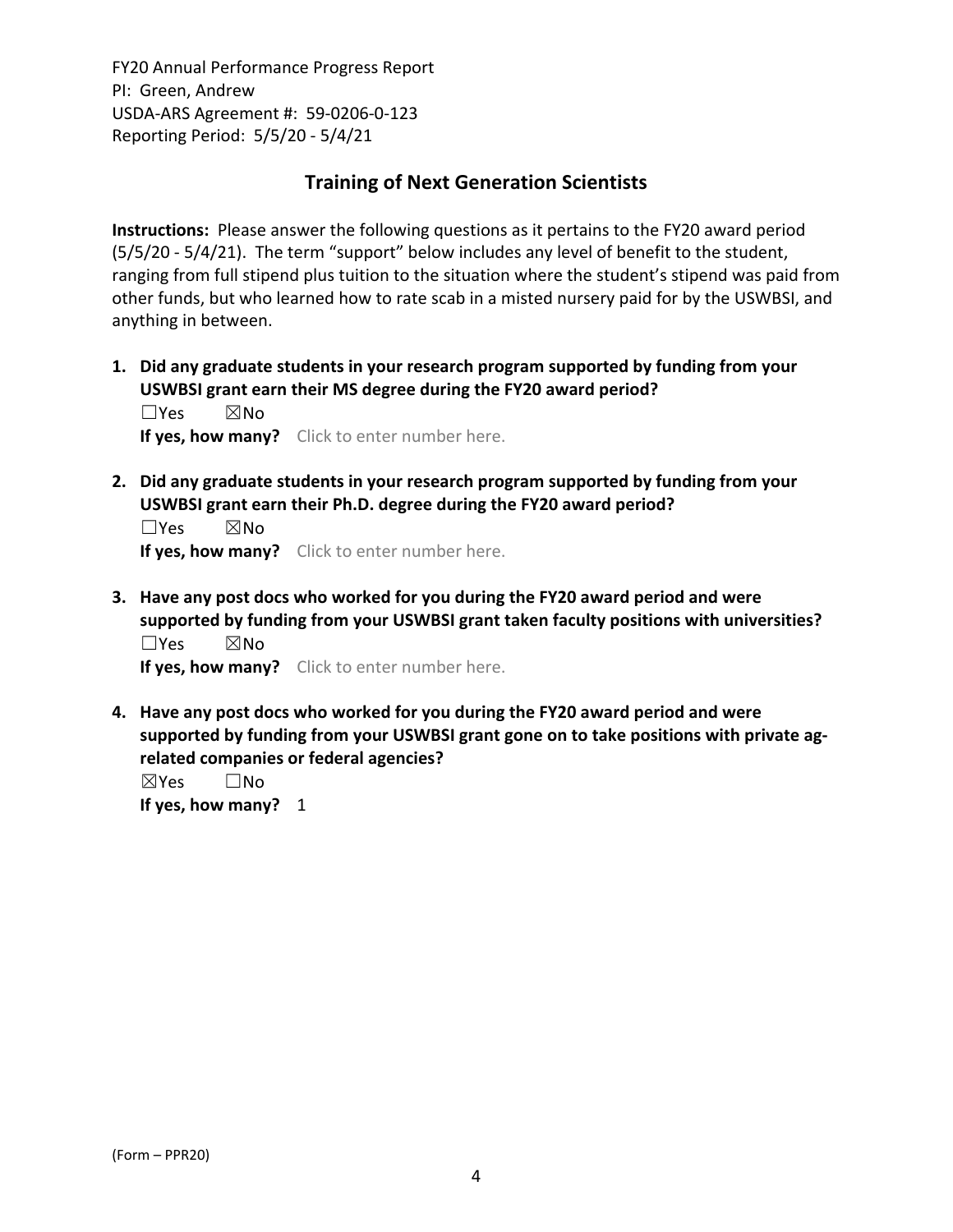# **Release of Germplasm/Cultivars**

**Instructions:** In the table below, list all germplasm and/or cultivars released with full or partial support through the USWBSI during the FY20 award period (5/5/20 - 5/4/21). All columns must be completed for each listed germplasm/cultivar. Use the key below the table for Grain Class abbreviations. 

NOTE: Leave blank if you have nothing to report or if your grant did NOT include any VDHR-related projects.

| <b>Name of Germplasm/Cultivar</b> | <b>Grain Class</b>    | <b>FHB Resistance</b>                                  | <b>FHB</b><br>Rating<br>$(0-9)$ | Year<br><b>Released</b> |
|-----------------------------------|-----------------------|--------------------------------------------------------|---------------------------------|-------------------------|
| Nothing to report.                | Select Grain<br>Class | Select what represents<br>your most resistant<br>check | Enter as<br>text 0-9<br>rating  | Select Year             |
| Click here to enter text.         | Select Grain<br>Class | Select what represents<br>your most resistant<br>check | Enter as<br>text 0-9<br>rating  | Select Year             |
| Click here to enter text.         | Select Grain<br>Class | Select what represents<br>your most resistant<br>check | Enter as<br>text 0-9<br>rating  | Select Year             |
| Click here to enter text.         | Select Grain<br>Class | Select what represents<br>your most resistant<br>check | Enter as<br>text 0-9<br>rating  | Select Year             |
| Click here to enter text.         | Select Grain<br>Class | Select what represents<br>your most resistant<br>check | Enter as<br>text 0-9<br>rating  | Select Year             |
| Click here to enter text.         | Select Grain<br>Class | Select what represents<br>your most resistant<br>check | Enter as<br>text 0-9<br>rating  | Select Year             |
| Click here to enter text.         | Select Grain<br>Class | Select what represents<br>your most resistant<br>check | Enter as<br>text 0-9<br>rating  | Select Year             |
| Click here to enter text.         | Select Grain<br>Class | Select what represents<br>your most resistant<br>check | Enter as<br>text 0-9<br>rating  | Select Year             |
| Click here to enter text.         | Select Grain<br>Class | Select what represents<br>your most resistant<br>check | Enter as<br>text 0-9<br>rating  | Select Year             |
| Click here to enter text.         | Select Grain<br>Class | Select what represents<br>your most resistant<br>check | Enter as<br>text 0-9<br>rating  | Select Year             |
| Click here to enter text.         | Select Grain<br>Class | Select what represents<br>your most resistant<br>check | Enter as<br>text 0-9<br>rating  | Select Year             |
| Click here to enter text.         | Select Grain<br>Class | Select what represents<br>your most resistant<br>check | Enter as<br>text 0-9<br>rating  | Select Year             |
| Click here to enter text.         | Select Grain<br>Class | Select what represents<br>your most resistant<br>check | Enter as<br>text 0-9<br>rating  | Select Year             |
| Click here to enter text.         | Select Grain<br>Class | Select what represents<br>your most resistant<br>check | Enter as<br>text 0-9<br>rating  | Select Year             |

**NOTE:** List the associated release notice or publication under the appropriate sub-section in the 'Publications' section of the FPR.